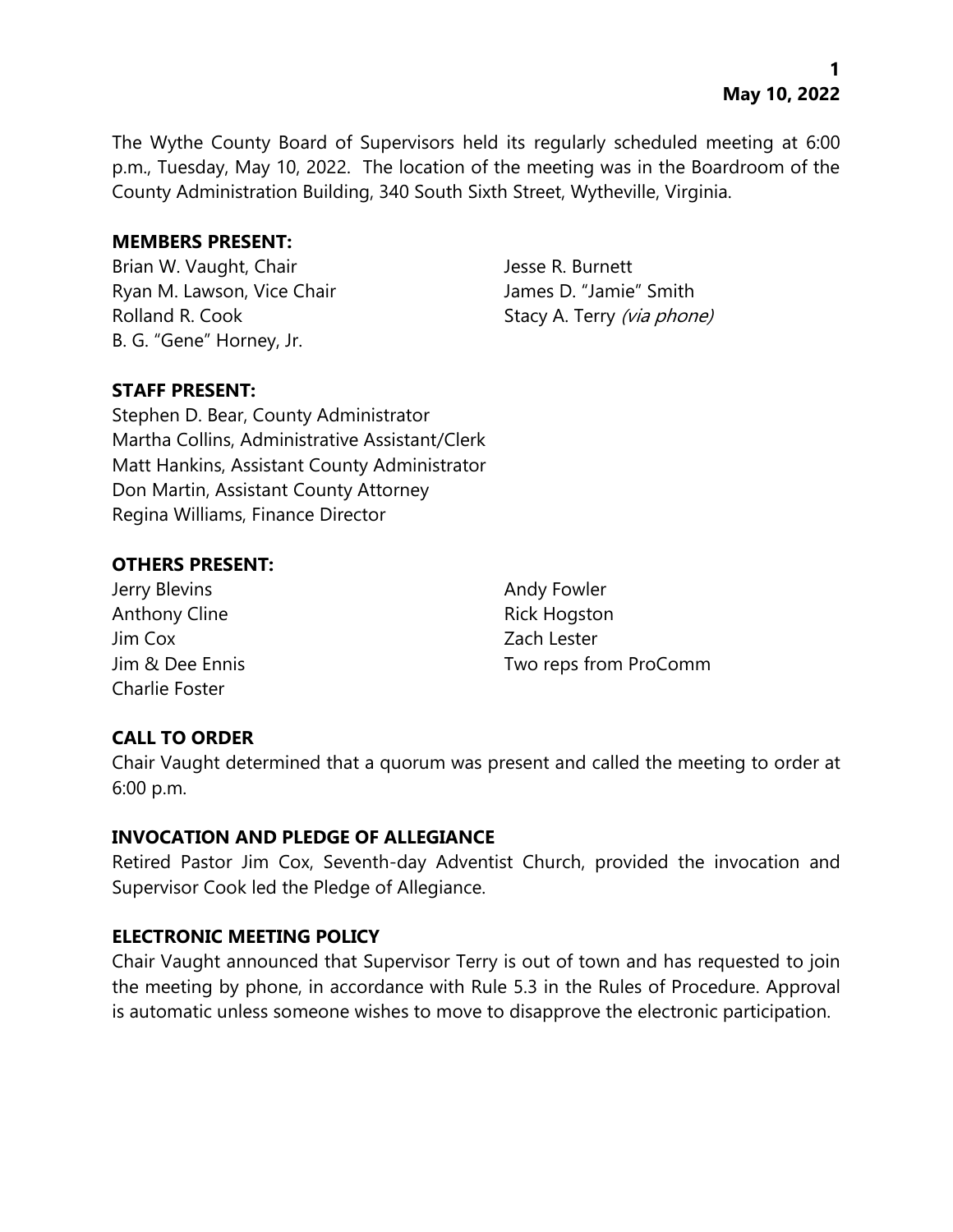### **CITIZENS' TIME**

- 1. WCPS Pornography Mrs. Diane ("Dee") Ennis appeared before the Board, distributed a resolution to each member, and stated "The title of this resolution is 'Objecting to Pornography in Wythe County Schools', and as I said, you can read it. I hope that you all understand what's written in here, and we would recommend that this resolution be put on the agenda for the next meeting, May 24, 2022. We need to get a vote from you all. Thank you."
- 2. Section 8 Assistance Mr. Jim Ennis appeared before the Board and stated "I want to make a few comments about - I got to read this residential antidisplacement and reconciliation assistance plan. And I got to reading it and I go 'Oh my goodness - wow!' All occupied and vacant properties that were basically Section 8 housing are going to be rebuilt, redone, restored to make more and better upgrade housing for Section 8 people and I go 'Who the heck is that for, you know? My goodness. I'm sure all of you are aware, over the past year and a half we've had open borders; tens of thousands of people have crossed into the country. We have Afghans coming into the county; we have Taliban coming into the country; and these people need a place to stay. So, I'm concerned about our little county out here. Our rural county is a great place where they would love to send more and more of these people to occupy and live in our neighborhoods. So, I don't know what you all can do about this resolution thing about the federal agency wanting to upgrade and increase, you know, housing for all these Section 8-type people and we don't think we need or want that much going on in our county; but they need to find a place for all these people that are coming into the country and I don't know if we want them all here. So, I hope you can do something about it. I'm not sure what power or authority you have but it's kind of alarming that … 'cause I knew it was coming because you keep hearing stories about open borders, open borders, people from all these foreign countries coming in here. So, if you can do something about it, please do."
- 3.  $2022$  Tax Assessments Mr. Jerry Blevins appeared before the Board and stated "Recently I received a 2022 Tax Reassessment form in the mail and I saw my tax reassessment go up by almost 400%. Apparently, reassessors had arrived at my locked gate and decided to estimate my reassessment rather than leave a note in my mailbox or gate with their phone number on it so I could contact them. After further looking at the reassessment, I discovered that I'd only received a partial reassessment leaving out the detailed parts which can be obtained through the Commissioner of Revenue Office of Wythe County. By not mailing out a full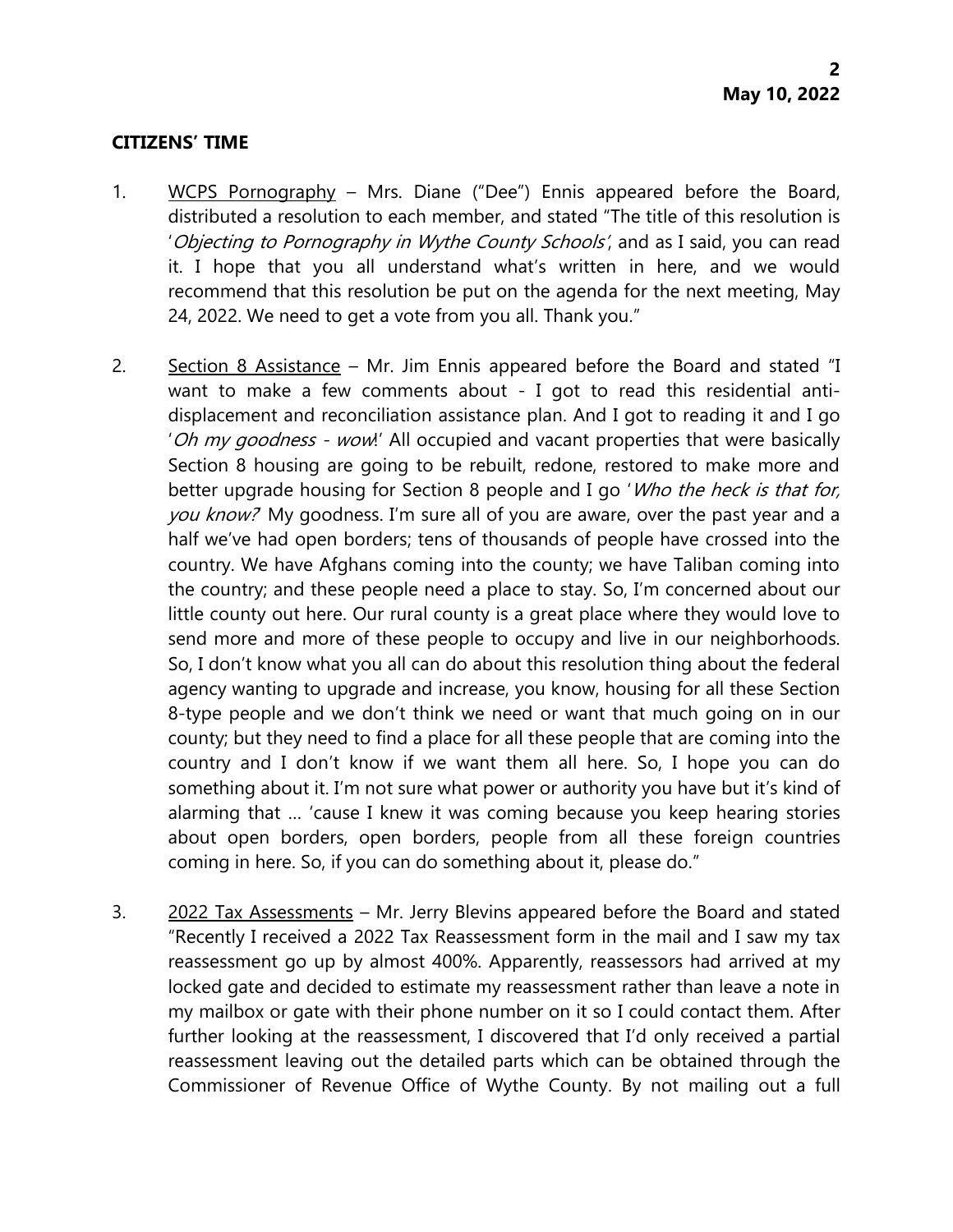reassessment, it makes it difficult on taxpayers not having an office to meet oneon-one with reassessors, it also makes it difficult for taxpayers. A fortnight ago I came to you to give analysis of my experience with the Wythe County Sheriff's Department as well as problems obtaining a copy of the 911 call made to the County Call Center on February 15, 2022. I wanted to complain to the Department of Social Services about problems with a neighbor and the problems continue. And then Major Cline called my attorney apparently to complain about speaking to the Board of Supervisors and Ms. Lawson. My attorney asked why I did this and I replied that people have the right to know the truth and since I'm apparently the only person that seems to know that, who better than I to relay it? Some of the problems I went to DSS with continue including messing with my chainsaw switch, my TV interference, turning off my SIM card on my smart phone, as well as causing my smart phone to jump from one app to another without input from me. I probably just messed with and one was a very bad case that's now infected. My computer printer changes a number of copies to be made without input from me. And then over a year ago, I went to Salem, NC for a VA disability exam and while there I told my examiner about some of the cyber problems I was having and I expected we had taken similar cyber technology on the road and messed around with some other countries namely Cuba and that's why our embassy boys were attacked with what is now called Embassy Syndrome. My examiner said 'Yeah, I know that and had once treated some of the patients while working in Washington metro area.' I then asked the examiner how I was going to tell the American public, to which she replied *'You're not.'* Little did my examiner or I at that time realize my immortal friend would soon create a set of circumstances that would indeed make this possible. I've worked closely with my immortal friend from Boston for 50 years and although at times it can be intimidating to have a friend that always has the best ideas and is never wrong but the outcome is so nice and beautiful. One soon gains great respect for his knowledge and power. God blessed Wytheville the evening of May 6, 2022 and brought a lot of hail, wind and tornado warning directly over the Bowling Hotel that's giving a clear warning that He can find Wytheville and He is displeased with what's going on there. I realize this statement is in the abstract but the following statement will quickly remove the abstract by providing my name, social security number, birthday and address. The following states my relationship with God in finite terms that anyone can understand. Upon the Sheriff's Deputy taking me to the Wythe County Community Hospital and chained me to the bed, the hospital did comprehensive testing and billed Medicare a total of \$3,046; and Medicare approved the entire amount. However, Medicare only paid the hospital \$.58 and then notified me that I had fully met my \$223 dollar deductible for Part B for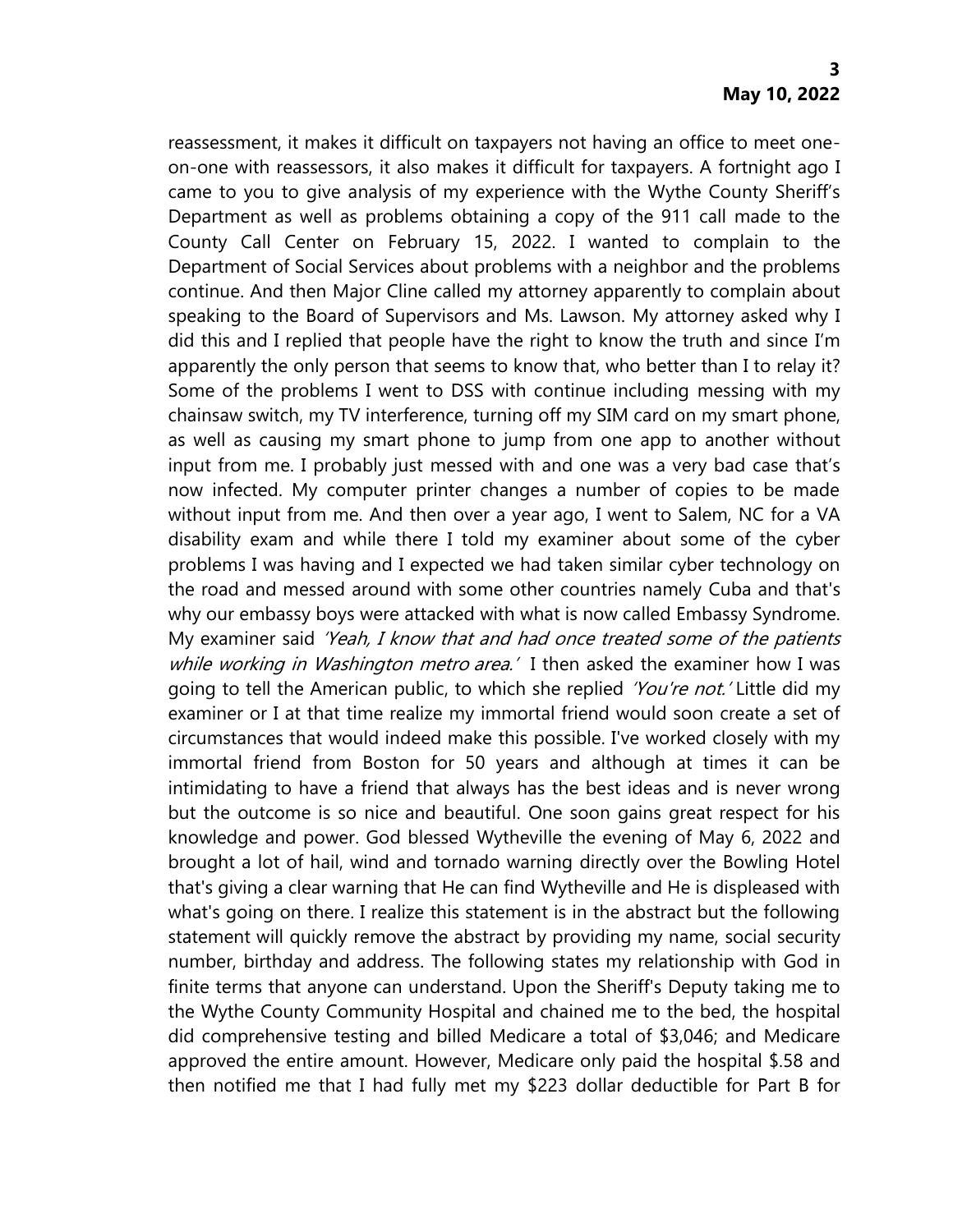2022. But situations like this are not isolated events but eventually occurred quite frequently. Since being released from jail I've had two hearings in General District Court. They were very interested and . . ." (Chair Vaught advised Mr. Blevins that his three minutes were up) ". . . okay I've got a couple more sentences but whatever. Thank you."

Hearing no other comments, Chair Vaught closed Citizens' Time.

# **PUBLIC HEARING – VDOT SECONDARY SIX-YEAR PLAN**

Mr. Bear read the following public notice, "The Virginia Department of Transportation and the Board of Supervisors of Wythe County, in accordance with Section 33.2-331 of the Code of Virginia, will conduct a joint public hearing in the Boardroom of the Wythe County Administration Building, 340 South Sixth Street, Wytheville, VA 24382 at 6:00 p.m. on May 10, 2022. The purpose of this public hearing is to receive public comment on the proposed Secondary Six-Year Plan for fiscal Years 2022/23 through 2027/28 in Wythe County and on the Secondary System Construction Budget for Fiscal Year 2022/23. Copies of the proposed Plan and Budget may be reviewed ta the Wytheville Residency Office of the Virginia Department of Transportation, located at 2843 Chapman Road, Wytheville, VA 24382 or at the Wythe County offices located at 340 South Sixth Street, Wytheville, VA 24382. All projects in the Secondary Six-Year Plan that are eligible for federal funds will be included in the Statewide Transportation Improvement Program (STIP), which documents how Virginia will obligate federal transportation funds. Persons requiring special assistance to attend and participate in this hearing should contact the Virginia Department of Transportation at (276) 228- 2154. Persons wishing to speak at this public hearing should contact the Wythe County Board of Supervisors at (276) 223-4500."

With no citizens wishing to address the Board, the Chair Vaught closed the comment period of the public hearing.

Mr. Andy Fowler, VDOT Area Manager, commented that they had one mile to add to the Six-Year Plan, and that they had rearranged a couple of routes. They propose to swap approximately ½ mile of Doe Run with Millers Creek Road. Due to inflation and rising material and delivery costs, they had to update the costs on all the existing projects on the Six Year Plan. But after those changes were made, VDOT was still able to add another .9 miles to Conners Valley Road and they used the last tenth of a mile to add to Foster Falls Road.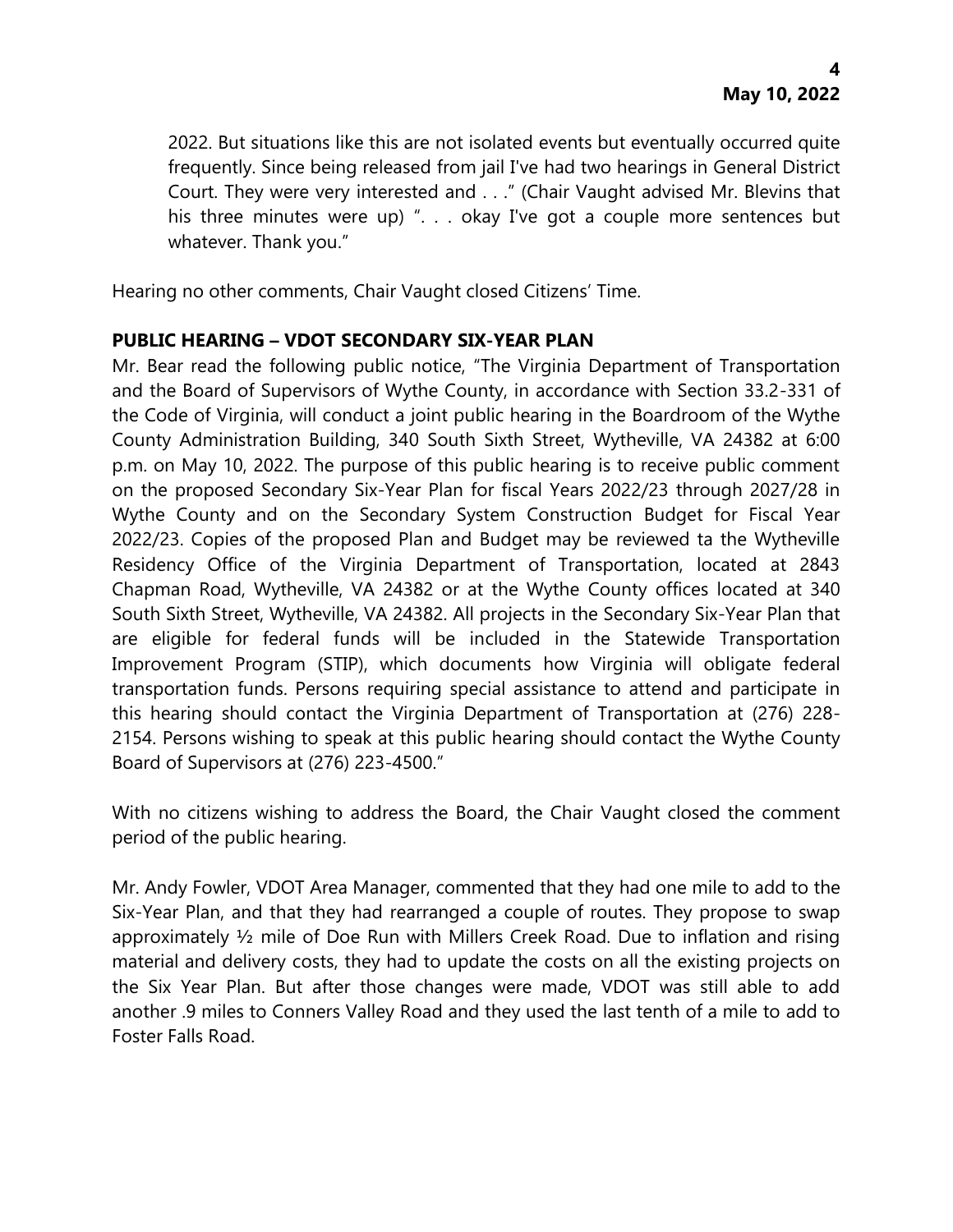Supervisor Smith said he appreciates the accommodations made on Doe Run and Conners Valley.

Chair Vaught inquired about Foster Falls Road and how pleased the citizens would be to have that road improved.

Mr. Fowler said they met with Ms. Mabry last week and their objective is to get that section of the road paved (better for winter plowing). He said that VDOT will also need a turnaround there and they will continue to work with Ms. Mabry and/or her son.

Mr. Bear distributed another copy of the Six-Year Plan that includes Conners Valley and Foster Falls (that were omitted from the board package copy).

Supervisor Smith made a motion, seconded by Supervisor Burnett, to approve the Secondary Six-Year Plan as presented.

The roll call vote was as follows:

| AYES: | Brian W. Vaught        | Jesse R. Burnett         |
|-------|------------------------|--------------------------|
|       | Rolland R. Cook        | B. G. "Gene" Horney, Jr. |
|       | Ryan M. Lawson         | Stacy A. Terry           |
|       | James D. "Jamie" Smith |                          |

NAYS: None

Chair Vaught thanked Mr. Fowler for so quickly addressing the traffic light at the crossroads.

Mr. Bear asked that Mr. Fowler forward him any necessary resolutions for rural rustic so they can get adopted prior to July 1.

The Chair also said Chief Deputy Cline has been working with the drug/recovery court program and perhaps some of those guys would be able to help with the trash pickup.

Mr. Fowler will reach out to the Chief Deputy.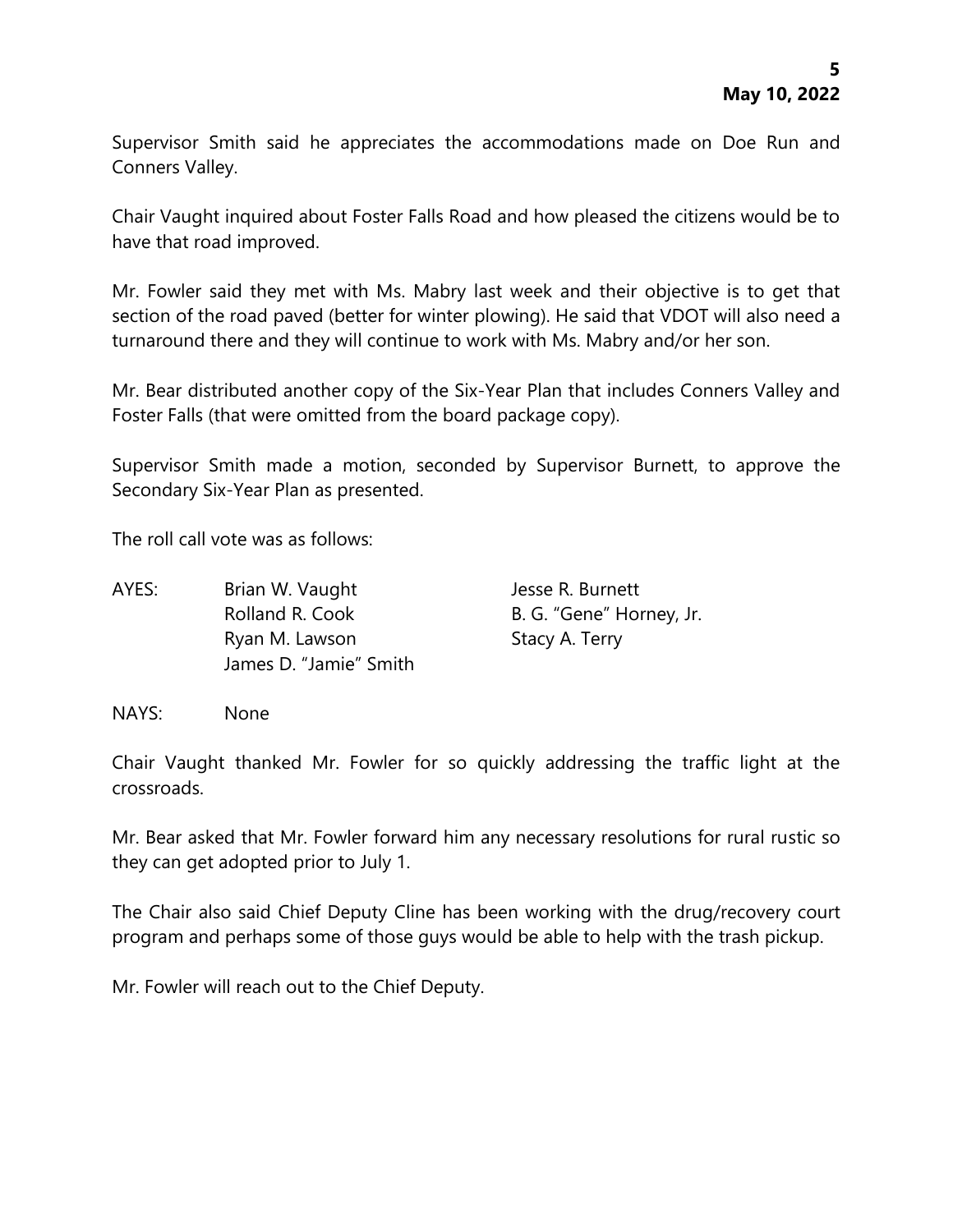### **PAYMENT OF COUNTY INVOICES**

Supervisor Cook made a motion to pay the invoices for approval on May 10, 2022, for the various departments of County government. The invoices were paid on General Warrants 30112437-30112529 as follows:

# **EXPENDITURES BY DEPARTMENT BOARD OF SUPERVISORS May 10, 2022**

| <b>CHECK#</b>                        | <b>ISSUE DATE</b> | <b>VENDOR</b>                  | <b>AMOUNT</b>  |
|--------------------------------------|-------------------|--------------------------------|----------------|
| 30112437                             | 05/03/2022        | <b>APPALACHIAN POWER</b>       | 1,749.13<br>S. |
| 30112438                             | 05/03/2022        | <b>ATMOS ENERGY</b>            | 120.05         |
| 30112439                             | 05/03/2022        | <b>CENTURYLINK</b>             | 55.90          |
| 30112440                             | 05/03/2022        | <b>CENTURYLINK</b>             | 4,998.07       |
| 30112441                             | 05/03/2022        | <b>CITIZENS TELEPHONE COOP</b> | 994.65         |
| 30112442                             | 05/03/2022        | <b>SEGRA</b>                   | 30.35          |
| 30112443                             | 05/03/2022        | <b>US CELLULAR</b>             | 1,316.86       |
| 30112444                             | 05/03/2022        | <b>VERIZON WIRELESS</b>        | 1,793.84       |
| 30112445                             | 05/03/2022        | WYTHE CO WATER & WASTEWAT      | 285.24         |
| <b>TOTAL EXPENDITURES 05/03/2022</b> |                   |                                | \$11,344.09    |

**CHECK # ISSUE DATE VENDOR AMOUNT** 05/10/2022 ALPHA & OMEGA REPAIR SERV \$ 3,533.48 05/10/2022 AMAZON 2,229.02 05/10/2022 BKT UNIFORMS 71.99 05/10/2022 BLUE RIDGE ANALYTICAL, LL 1,392.00 05/10/2022 BRINDLEE MOUNTAIN FIRE AP 6,535.45 05/10/2022 BROWN EXTERMINATING CO 375.00 30112452 05/10/2022 BUSINESS CARD 3,360.72 05/10/2022 C&D TRUCK & SAFETY SUPPLY 833.99 05/10/2022 CAVALIER SUPPLY CO 542.50 05/10/2022 CLINES AUTO SERVICE AND T 50.00 05/10/2022 COLLINS AUTO REPAIR INC 20.00 05/10/2022 COM TEC 125.00 05/10/2022 COMSONICS 566.00 30112459 05/10/2022 COUNTY OF WYTHE 1,416.67 05/10/2022 DEPARTMENT OF ENVIRONMENT 650.00 05/10/2022 DODSON BROS EXTERMINATING 65.00 05/10/2022 DONALD B DUNFORD 1,400.00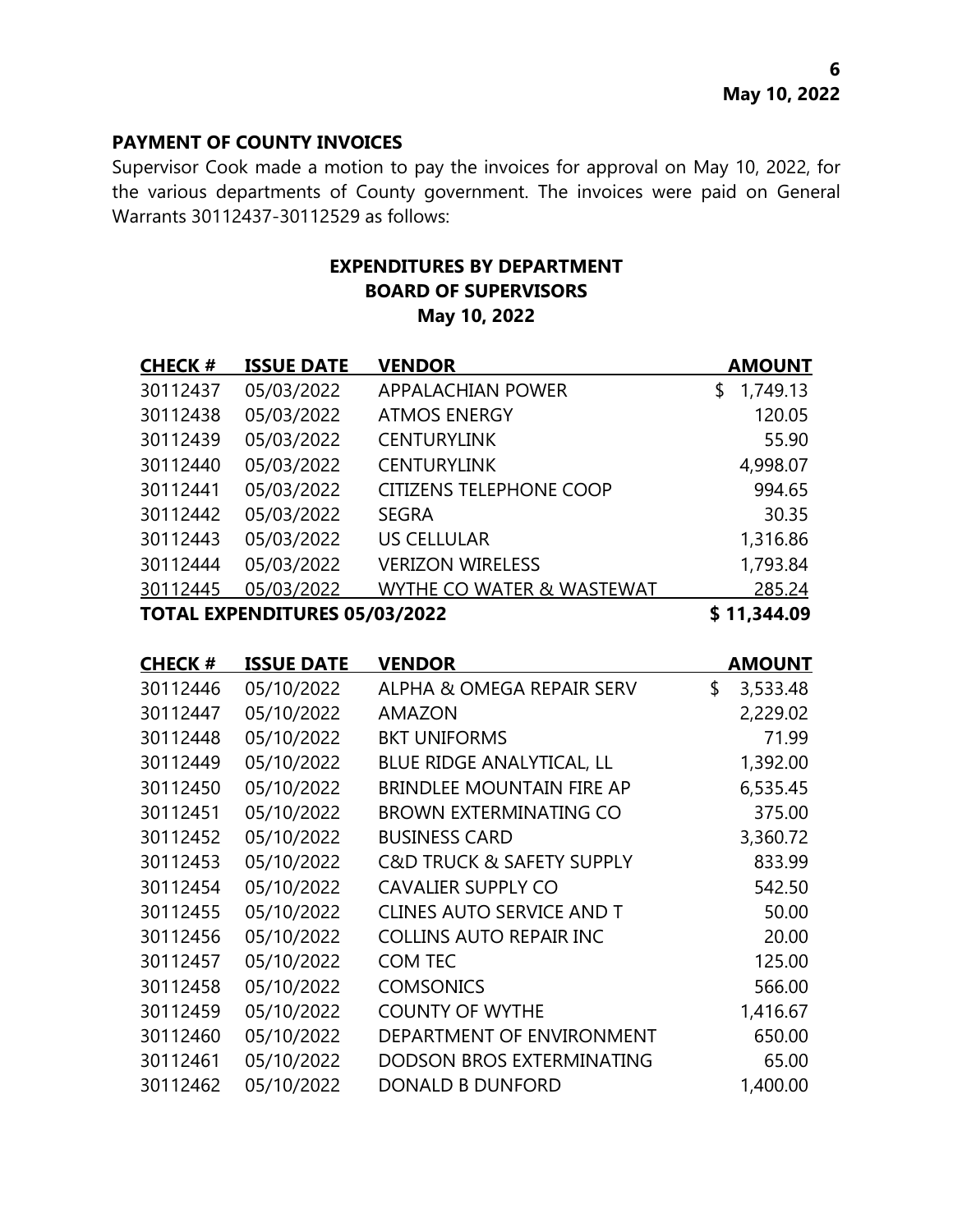| 30112463 | 05/10/2022 | <b>ENTERPRISE FM TRUST</b>     | 6,385.85  |
|----------|------------|--------------------------------|-----------|
| 30112464 | 05/10/2022 | <b>EPIC SPORTS</b>             | 118.11    |
| 30112465 | 05/10/2022 | <b>FERGUSON ENTERPRISES #5</b> | 2,613.13  |
| 30112466 | 05/10/2022 | <b>FOOD COUNTRY</b>            | 9.40      |
| 30112467 | 05/10/2022 | FP MAILING SOLUTIONS           | 135.00    |
| 30112468 | 05/10/2022 | <b>GALLS</b>                   | 33.03     |
| 30112469 | 05/10/2022 | <b>GENUINE PARTS COMPANY</b>   | 149.28    |
| 30112470 | 05/10/2022 | HARPO'S HARDWARE & BLDG S      | 2.98      |
| 30112471 | 05/10/2022 | HORNEY, B GENE JR              | 173.75    |
| 30112472 | 05/10/2022 | <b>HUFF FORD</b>               | 1,547.00  |
| 30112473 | 05/10/2022 | <b>INTERSTATE RESCUE LLC</b>   | 1,330.00  |
| 30112474 | 05/10/2022 | <b>JASON'S AUTO SERVICE</b>    | 40.00     |
| 30112475 | 05/10/2022 | JOINT PUBLIC SERVICE AUTH      | 44,378.36 |
| 30112476 | 05/10/2022 | <b>KC AUTOMOTIVE</b>           | 57.68     |
| 30112477 | 05/10/2022 | <b>KING-MOORE INC</b>          | 1,917.50  |
| 30112478 | 05/10/2022 | LEXISNEXIS                     | 740.00    |
| 30112479 | 05/10/2022 | LOWE'S                         | 1,644.16  |
| 30112480 | 05/10/2022 | <b>MANSFIELD OIL CO</b>        | 9,717.24  |
| 30112481 | 05/10/2022 | <b>MEREDITH'S GARAGE</b>       | 20.00     |
| 30112482 | 05/10/2022 | <b>JEFFERY LEE MILLER</b>      | 3,480.00  |
| 30112483 | 05/10/2022 | MOBILE COMMUNICATIONS AME      | 3,998.00  |
| 30112484 | 05/10/2022 | MOUNT ROGERS COMMUNITY SE      | 41,087.25 |
| 30112485 | 05/10/2022 | QUADIENT FINANCE USA, INC      | 1,101.64  |
| 30112486 | 05/10/2022 | NEW RIVER REGIONAL WATER       | 61,458.66 |
| 30112487 | 05/10/2022 | NEW RIVER-HIGHLANDS RC&D       | 375.00    |
| 30112488 | 05/10/2022 | <b>BOB SANGSTER</b>            | 33.42     |
| 30112489 | 05/10/2022 | <b>BURTON LEONARD</b>          | 33.15     |
| 30112490 | 05/10/2022 | <b>JENNIFER FUNK-OGLE</b>      | 33.42     |
| 30112491 | 05/10/2022 | <b>JESSE R. BURNETT</b>        | 296.01    |
| 30112492 | 05/10/2022 | <b>KATELYN E SAYERS</b>        | 67.35     |
| 30112493 | 05/10/2022 | LINDSEY N BEAVERS              | 8.59      |
| 30112494 | 05/10/2022 | <b>MIRANDA JONES</b>           | 30.00     |
| 30112495 | 05/10/2022 | <b>TYLER HARRINGTON</b>        | 86.91     |
| 30112496 | 05/10/2022 | <b>TYLER HARRINGTON</b>        | 85.51     |
| 30112497 | 05/10/2022 | <b>TYLER HARRINGTON</b>        | 102.96    |
| 30112498 | 05/10/2022 | <b>PAPER CLIP</b>              | 24.50     |
| 30112499 | 05/10/2022 | POSTAGE BY PHONE RESERVE       | 150.10    |
| 30112500 | 05/10/2022 | PROTECT YOUTH SPORTS           | 507.00    |
| 30112501 | 05/10/2022 | <b>R&amp;R ENTERPRISES INC</b> | 435.25    |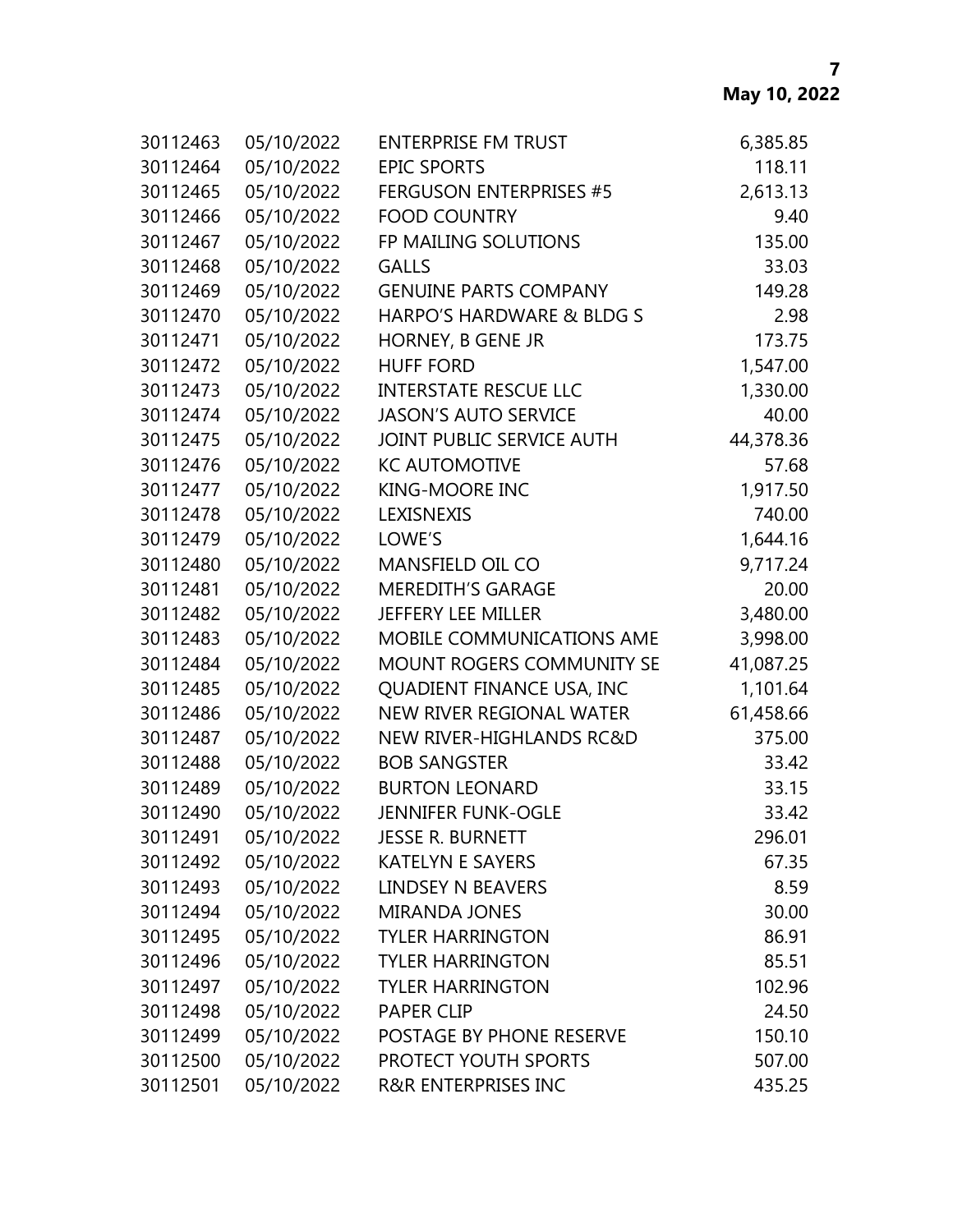| <b>TOTAL EXPENDITURES 05/10/2022</b> |            |                                      | \$374,616.18 |
|--------------------------------------|------------|--------------------------------------|--------------|
| 30112529                             | 05/10/2022 | <b>XEROX</b>                         | 21.20        |
| 30112528                             | 05/10/2022 | <b>WYTHEVILLE OFFICE SUPPLY</b>      | 339.75       |
| 30112527                             | 05/10/2022 | WYTHE CO WATER & WASTEWAT            | 61.76        |
| 30112526                             | 05/10/2022 | WILLIAMS, KEVIN                      | 247.95       |
| 30112525                             | 05/10/2022 | <b>VUPS</b>                          | 50.40        |
| 30112524                             | 05/10/2022 | <b>VRPS</b>                          | 270.00       |
| 30112523                             | 05/10/2022 | <b>VITA</b>                          | 208.83       |
| 30112522                             | 05/10/2022 | <b>VIRGINIA TECH</b>                 | 17,387.78    |
| 30112521                             | 05/10/2022 | <b>VIRGINIA BUSINESS SYSTEMS</b>     | 550.77       |
| 30112520                             | 05/10/2022 | <b>VIRGINIA BUSINESS SYST</b>        | 178.89       |
| 30112519                             | 05/10/2022 | VAUGHT, BRIAN W                      | 226.98       |
| 30112518                             | 05/10/2022 | <b>VACORP</b>                        | 9,904.50     |
| 30112517                             | 05/10/2022 | <b>V&amp;M RECYCLING</b>             | 81,500.33    |
| 30112516                             | 05/10/2022 | TREASURERS' ASSOC OF VA              | 400.00       |
| 30112515                             | 05/10/2022 | <b>TRANSUNION RISK &amp; ALTERNA</b> | 75.00        |
| 30112514                             | 05/10/2022 | <b>TRACTOR SUPPLY COMPANY</b>        | 5.49         |
| 30112513                             | 05/10/2022 | <b>TOWN OF WYTHEVILLE</b>            | 500.00       |
| 30112512                             | 05/10/2022 | <b>THOMPSON TIRE</b>                 | 2,275.90     |
| 30112511                             | 05/10/2022 | <b>TACS</b>                          | 2,457.33     |
| 30112510                             | 05/10/2022 | STRAIGHT ARROW TRANSMISSI            | 329.92       |
| 30112509                             | 05/10/2022 | STATE ELECTRIC SUPPLY CO             | 753.85       |
| 30112508                             | 05/10/2022 | SOUTHWESTERN VA GAS SERVI            | 585.40       |
| 30112507                             | 05/10/2022 | SOUTHERN STATES CARROLL C            | 527.75       |
| 30112506                             | 05/10/2022 | SMITH, JAMIE                         | 53.41        |
| 30112505                             | 05/10/2022 | RURAL RETREAT VOL EMERG S            | 8,443.32     |
| 30112504                             | 05/10/2022 | RURAL RETREAT AUTO PARTS             | 58.20        |
| 30112503                             | 05/10/2022 | <b>RK CHEVROLET INC</b>              | 39,181.00    |
| 30112502                             | 05/10/2022 | R.E. MICHEL COMPANY, LLC             | 446.46       |

# **TOTAL EXPENDITURES APPROVED 05/10/2022 \$385,960.27**

Vice Chair Lawson seconded the motion and the roll call vote was as follows:

AYES: Brian W. Vaught Jesse R. Burnett Ryan M. Lawson Stacy A. Terry James D. "Jamie" Smith

Rolland R. Cook B. G. "Gene" Horney, Jr.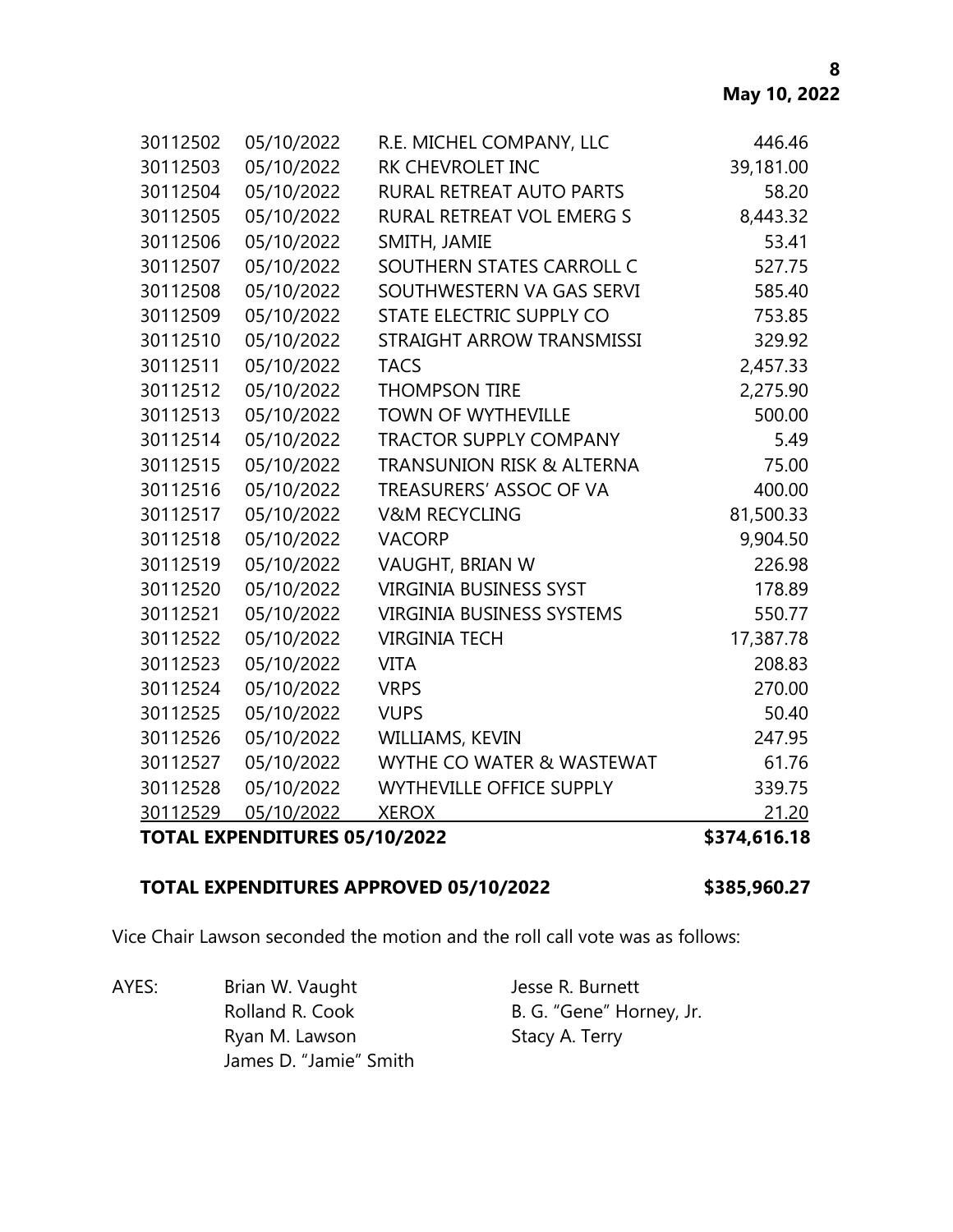NAYS: None

### **MINUTES OF PREVIOUS MEETING**

The Board was presented with the April 26, 2022 minutes for approval.

Supervisor Cook made a motion, seconded by Supervisor Smith, to approve the April 26, 2022 minutes as presented.

The vote on the motion was unanimous.

# **APPOINTMENTS**

Mr. Bear announced that a vacancy exists on the Appalachian Exposition Center Authority. There is an individual who may be interested but is pending confirmation. There is also an opening on Mount Rogers PDC and Wytheville Community College board. If any board member has someone to nominate, please advise Mr. Bear.

# **BLUE LINE SOLUTIONS CONTRACT**

Mr. Hankins shared with the Board a copy of the final contract with Blue Line Solutions for the speed camera enforcement. Mr. Hogston from Blue Line Solutions is in attendance to address any questions or concerns the Board may have.

Supervisor Smith made a motion, seconded by Supervisor Cook, to approve the agreement with Blue Line Solutions and authorize the County Administrator and Sheriff to execute the contract.

The roll call vote on the motion was as follows:

| AYES:    | Rolland R. Cook        | B. G. "Gene" Horney, Jr. |  |
|----------|------------------------|--------------------------|--|
|          | James D. "Jamie" Smith | Stacy A. Terry           |  |
| NAYS:    | Jesse R. Burnett       |                          |  |
| ABSTAIN: | Brian W. Vaught        | Ryan M. Lawson           |  |

Chair Vaught asked Mr. Hogston to extend the Board's thoughts and prayers to Mr. Hutchinson and his family at this difficult time.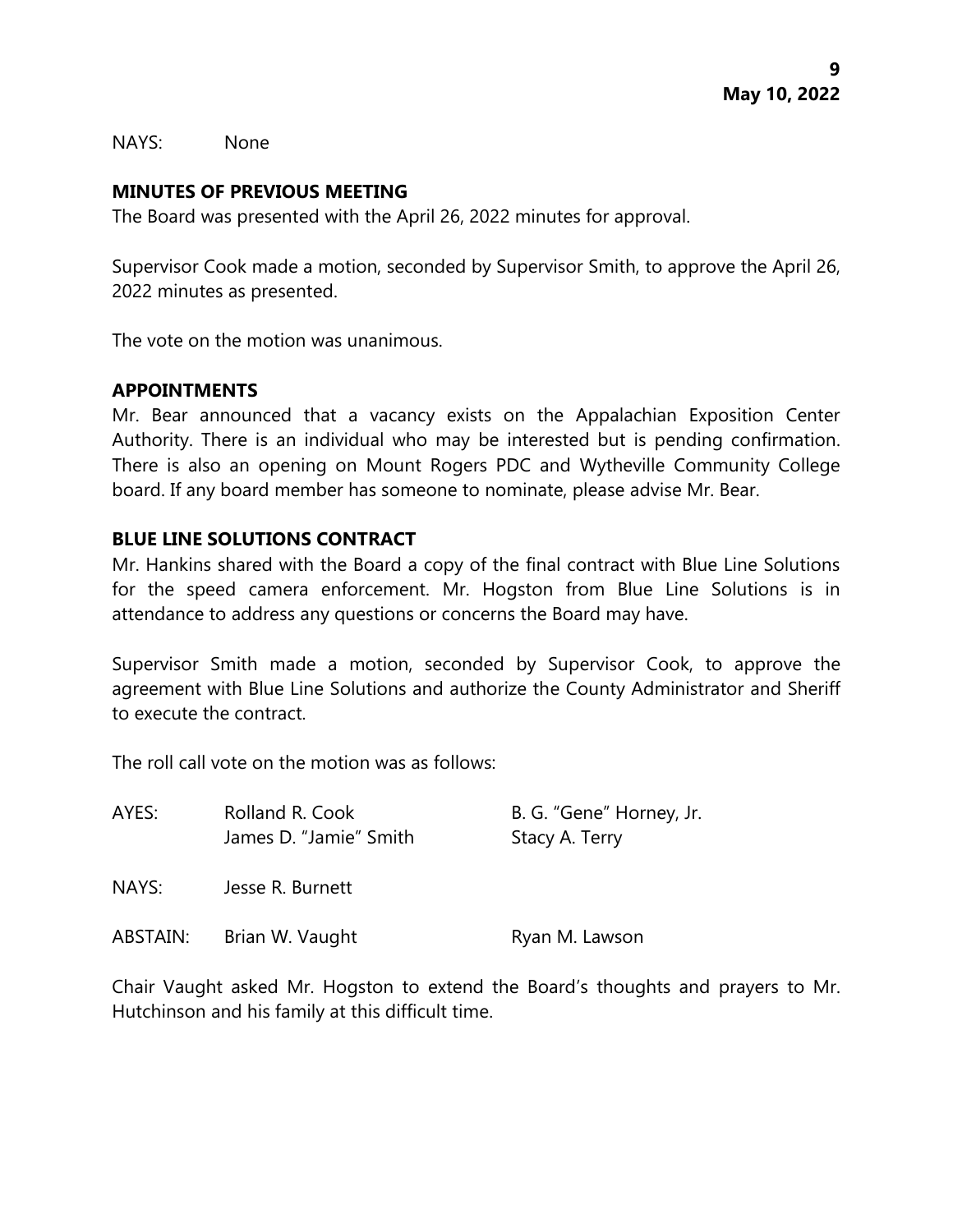### **PRO COMM AGREEMENT**

Mr. Hankins said the agreement with Pro Comm is for construction and physical upgrades to the public service radios. Certain language in the agreement was revised at the request of this board. Mr. Hankins noted the County is still trying to locate a tower in Speedwell, which could impact the cost of this agreement. Pro Comm reps are in attendance should the Board have any questions.

Supervisor Horney made a motion, seconded by Supervisor Smith, to approve the agreement with Pro Comm for upgraded radio services and authorize County Administrator to execute.

The roll call vote on the motion was as follows:

AYES: Brian W. Vaught Jesse R. Burnett Rolland R. Cook B. G. "Gene" Horney, Jr. Ryan M. Lawson Stacy A. Terry James D. "Jamie" Smith

NAYS: None

Mr. Hankins added that the new Speedwell fire truck is outside and he hopes to deliver it to the fire station this week.

# **DHCD LOTS GAP TANK PROJECT**

Mr. Bear commented that the County applied for and received \$2.5M in funding to build the Lots Gap tank (land was secured last week). DHCD funding requires adoption of various documents, each of which Mr. Bear touched upon:

Vice Chair Lawson made a motion, seconded by Supervisor Horney, to adopt the Business & Employment Plan. The vote on the motion was unanimous.

Supervisor Horney made a motion, seconded by Supervisor Burnett, to adopt the Non-Discrimination Policy. The vote on the motion was unanimous.

Supervisor Cook made a motion, seconded by Supervisor Smith, to adopt Section 504 Non-Discrimination Based on Handicap. The vote on the motion was unanimous.

Vice Chair Lawson made a motion, seconded by Supervisor Cook, to adopt Section 504 Grievance Procedure. The vote on the motion was unanimous.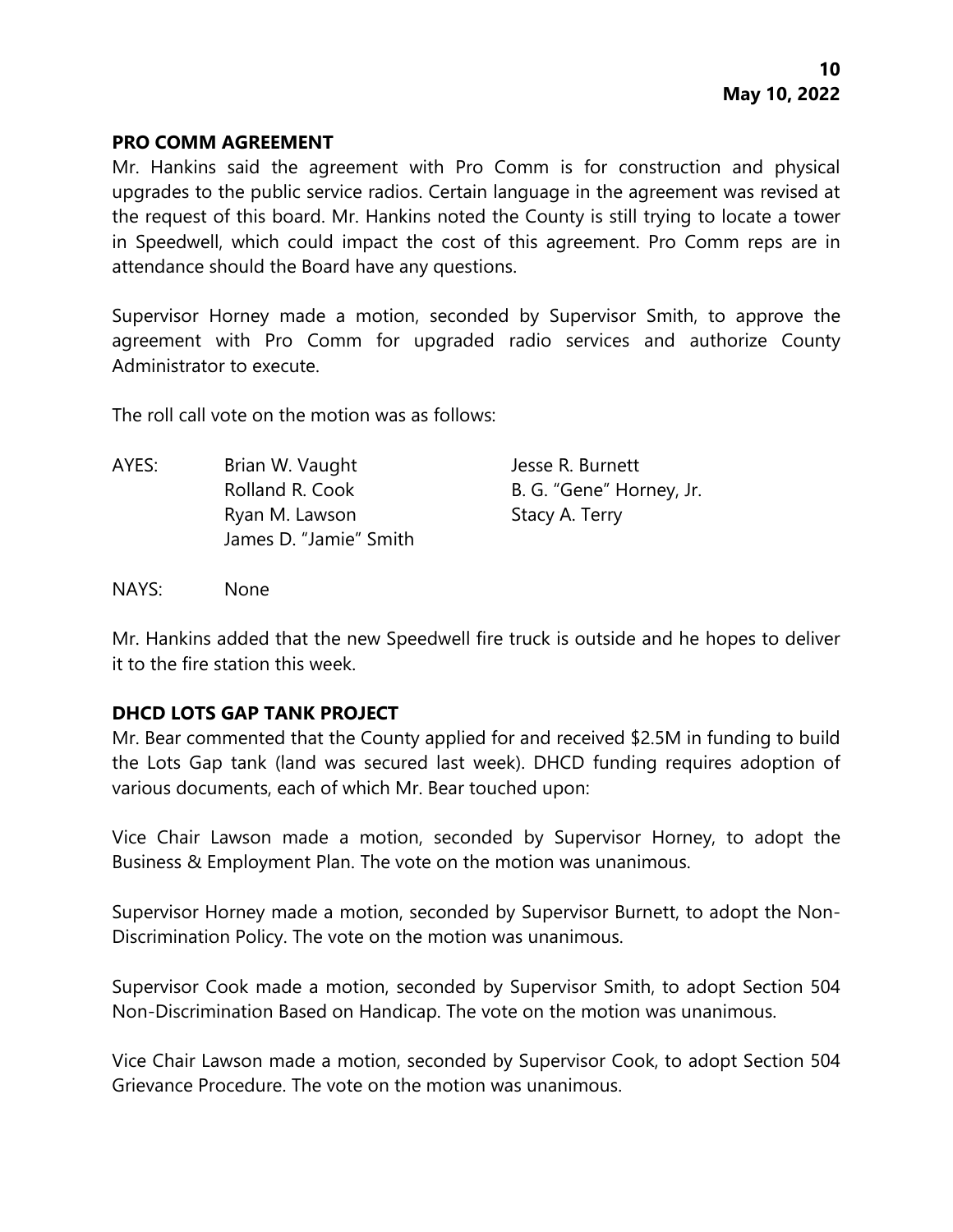Vice Chair Lawson made a motion, seconded by Supervisor Smith, to adopt Certification of Signatures & Address. The vote on the motion was unanimous.

Mr. Bear referenced the first sentence of the Residential Anti-Displacement & Relocation Assistance Plan that reads "Wythe County will replace all occupied and vacant occupiable low/moderate-income dwelling units demolished or converted to a use other than as low/moderate income dwelling unit as a direct result of activities assisted with funds provided under the Housing and Community Development Act of 1974, as amended." Mr. Bear clarified that this project will consist of construction of a water tank on Lots Gap Road and that no homes or buildings will be affected by this construction. No one will be displaced or will need to be relocated.

Supervisor Smith made a motion, seconded by Supervisor Horney, to adopt Residential Anti-Displacement & Relocation Assistance Plan. The vote on the motion was unanimous.

Vice Chair Lawson made a motion, seconded by Supervisor Cook, to adopt Fair Housing Certification Resolution. The vote on the motion was unanimous.

Mr. Bear also said that two other applications are in to further help with funding of this project (\$5.4M total project cost).

# **READY MIX ROAD – PROJECT ADJUSTMENT RESOLUTION**

Mr. Bear said the County worked on Ready Mix Road to bring it to State-maintained standards; this Board recently approved the plat. This resolution is required in order to enter Ready Mix Road into the State system.

Supervisor Horney made a motion, seconded by Supervisor Smith, to adopt Ready Mix Road Project Adjustment Resolution 2022-05.

The roll call vote on the motion was as follows:

AYES: Brian W. Vaught Jesse R. Burnett Rolland R. Cook B. G. "Gene" Horney, Jr. Ryan M. Lawson Stacy A. Terry James D. "Jamie" Smith

NAYS: None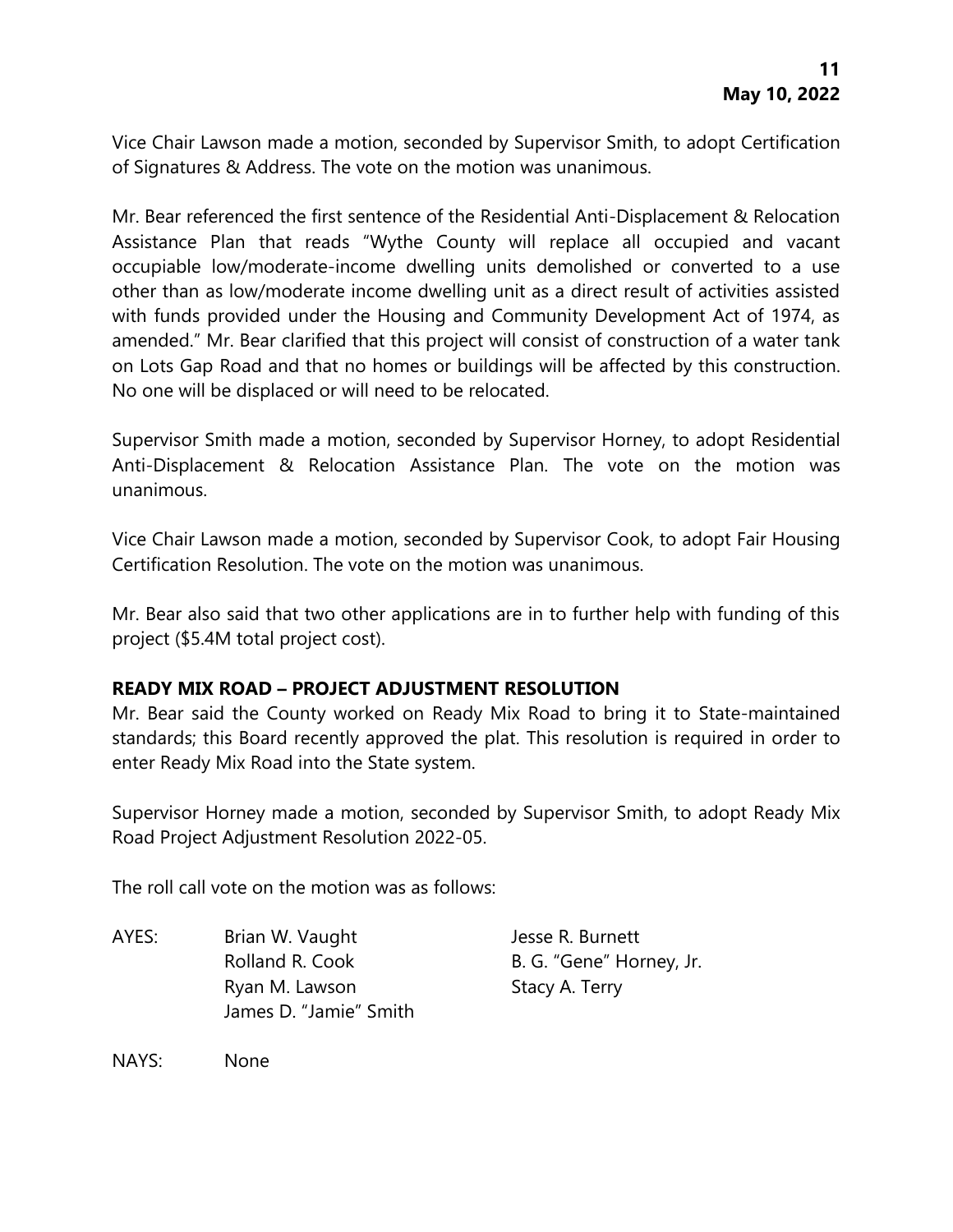# **PROCLAMATION – WYTHE COUNTY COMMUNITY HOSPITAL**

Mr. Bear mentioned that this Proclamation is in honor of the hospital's 50 years of service in Wythe County for which we are most appreciative.

Vice Chair Lawson made a motion, seconded by Supervisor Cook, to approve the Proclamation for the Wythe County Community Hospital.

The vote on the motion was unanimous.

# **SHERIFF'S OFFICE – SOLE SOURCE REQUEST FOR NIGHT VISION SYSTEM**

Sheriff Foster explained that TNVC is the only manufacturer/distributor of this one-of-akind technology (using a white phosphor tube). In addition, this night vision system that will be used in their tactical vehicle, comes with a lifetime warranty and seems to be the best product out there.

Supervisor Smith made a motion, seconded by Supervisor Cook, to approve the request and authorize posting of notice for sole source procurement from TNVC.

The roll call vote on the motion was as follows:

| AYES:    | Rolland R. Cook        | B. G. "Gene" Horney, Jr. |  |
|----------|------------------------|--------------------------|--|
|          | James D. "Jamie" Smith | Stacy A. Terry           |  |
|          | Jesse R. Burnett       |                          |  |
| NAYS:    | <b>None</b>            |                          |  |
| ABSTAIN: | Brian W. Vaught        | Ryan M. Lawson           |  |

### **BUDGET COMMITTEE**

Supervisor Smith made a motion, as recommended by the Budget Committee, to authorize the Treasurer to place \$500,000 in a 30-month Certificate of Deposit to satisfy DHCD's grant requirements for the Lots Gap Tank Project.

The roll call vote on the motion was as follows:

AYES: Brian W. Vaught Jesse R. Burnett Rolland R. Cook B. G. "Gene" Horney, Jr. Ryan M. Lawson Stacy A. Terry James D. "Jamie" Smith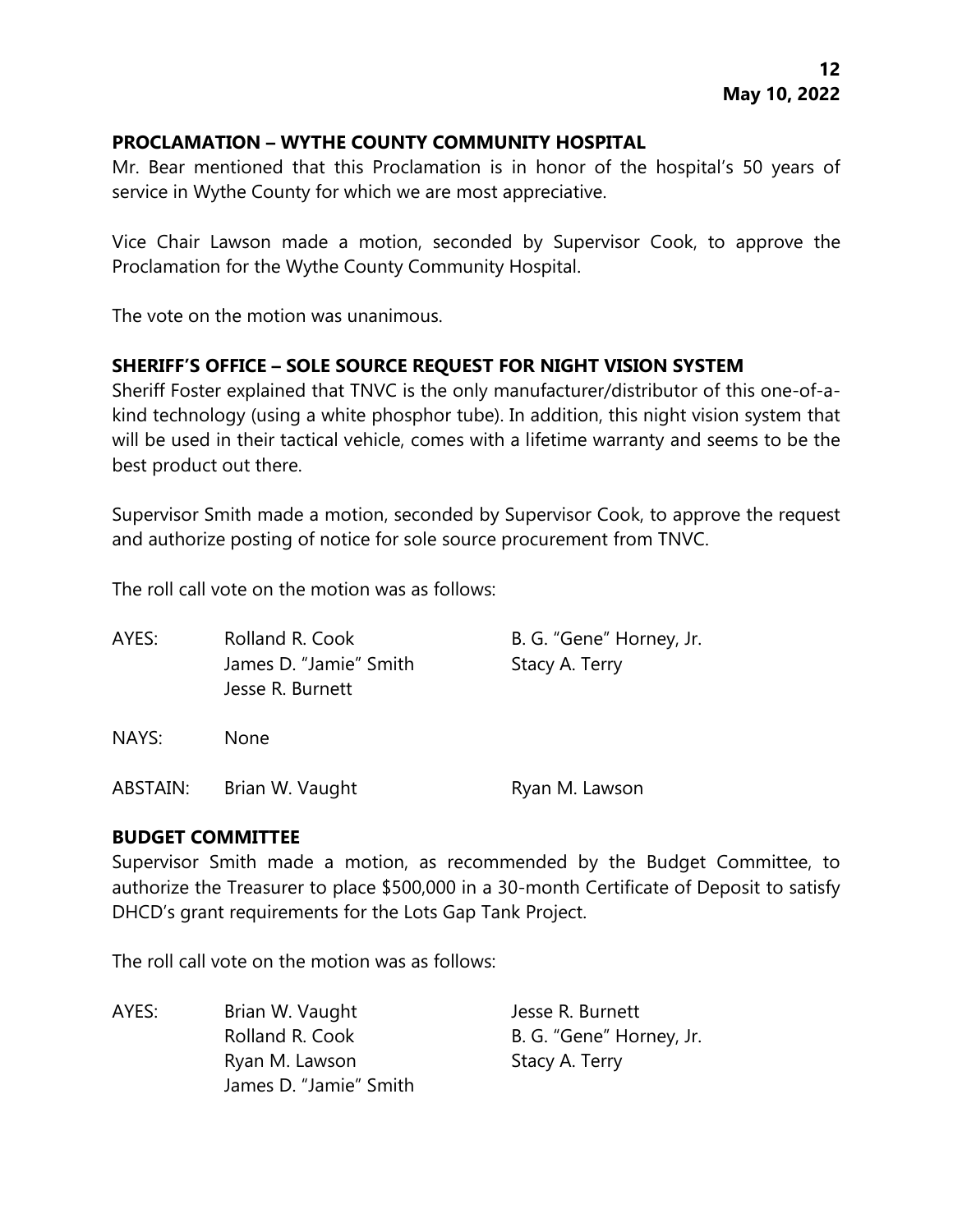#### NAYS: None

### **SUPERVISORS' REPORTS**

1. Trash & Recycling Centers – Chair Vaught mentioned that he has visited a couple of the centers over the past couple of weeks and have found them to be nearly at full capacity on the weekend. This has been an ongoing issue for far too long, and he said we can't expect our citizens to have to sling a 30-pound bag of trash over the top of the trash bin. He would like to Mr. Bear to discuss the issue with Mr. Bowers and find a viable solution.

Mr. Bear and Mr. Horney will raise the issue at the next JPSA meeting. But JPSA cannot transfer the trash to Tazewell on Saturdays because they are closed. However, perhaps JPSA has room to hold the trash in their containers/trailers.

Mr. Bear also said that spring cleaning can present challenges but the County has been fortunate the past few years not having to face any serious issues.

### **FY 2023 BUDGET REVISIONS**

Mr. Bear said the Board agreed to set the public hearing for June  $14<sup>th</sup>$  for personal property tax rate, but we need to approve the budget for advertisement no later than the May 24<sup>th</sup> meeting. He asked if the Board wishes to schedule a final work session to review/discuss.

Supervisor Cook asked if we know about State funding yet?

Mr. Bear said that he hasn't heard anything yet, other than it could be in mid-May, but he is not holding his breath. Many localities are moving forward to adopt their budgets and will then amend them in July once the State determines funding.

The Board agreed to conduct another Budget Work Session on May 18<sup>th</sup>.

### **RECESS**

Supervisor Smith made a motion, seconded by Vice Chair Lawson, to recess until Wednesday, May 18, 2022 at 6:00 p.m. for a Budget Work Session. The vote on the motion was unanimous.

#### **RECONVENE**

The Board reconvened on May 18, 2022 at 6:00 p.m. for a Budget Work Session.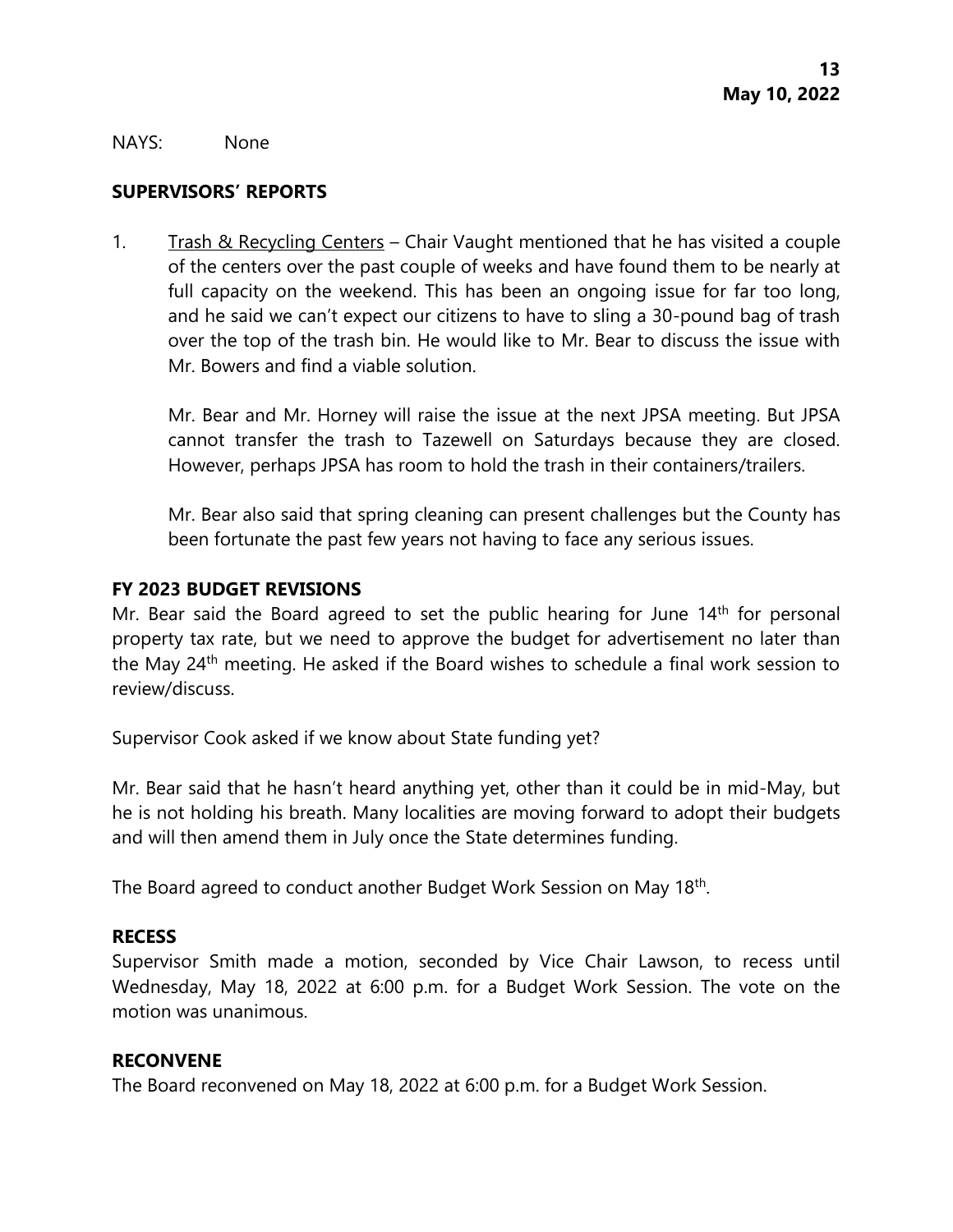#### **MEMBERS PRESENT:**

Brian W. Vaught, Chair B.G. "Gene" Horney, Jr. Ryan M. Lawson, Vice Chair **James D. "Jamie"** Smith Rolland R. Cook Stacy A. Terry

### **MEMBER ABSENT:**

Jesse R. Burnett

#### **STAFF PRESENT:**

Stephen D. Bear, County Administrator Martha Collins, Administrative Assistant/Clerk Matt Hankins, Assistant County Administrator

#### **OTHERS PRESENT:**

Mike Forrest

meeting.

### **BUDGET WORK SESSION:**

The Board and staff reviewed and discussed revisions to the FY23 Budget.

### **CLOSED MEETING**

Supervisor Terry made a motion, seconded by Supervisor Cook, to enter into Closed Meeting under Code of Virginia Section 2.2-3711.A.1 – Discussion of Personnel.

The vote on the motion was unanimous, with one absent. Supervisor Terry made a motion, seconded by Supervisor Cook, to return to open

The vote on the motion was unanimous, with one absent.

Upon returning to open meeting, Supervisor Terry made a motion, seconded by Supervisor Cook, to adopt the following Resolution certifying the business conducted in closed meeting as follows:

# **RESOLUTION CERTIFICATION OF CLOSED MEETING**

**WHEREAS,** the Wythe County Board of Supervisors has convened a closed meeting on this date pursuant to an affirmative recorded vote and in accordance with the provisions of the Virginia Freedom of Information Act; and,